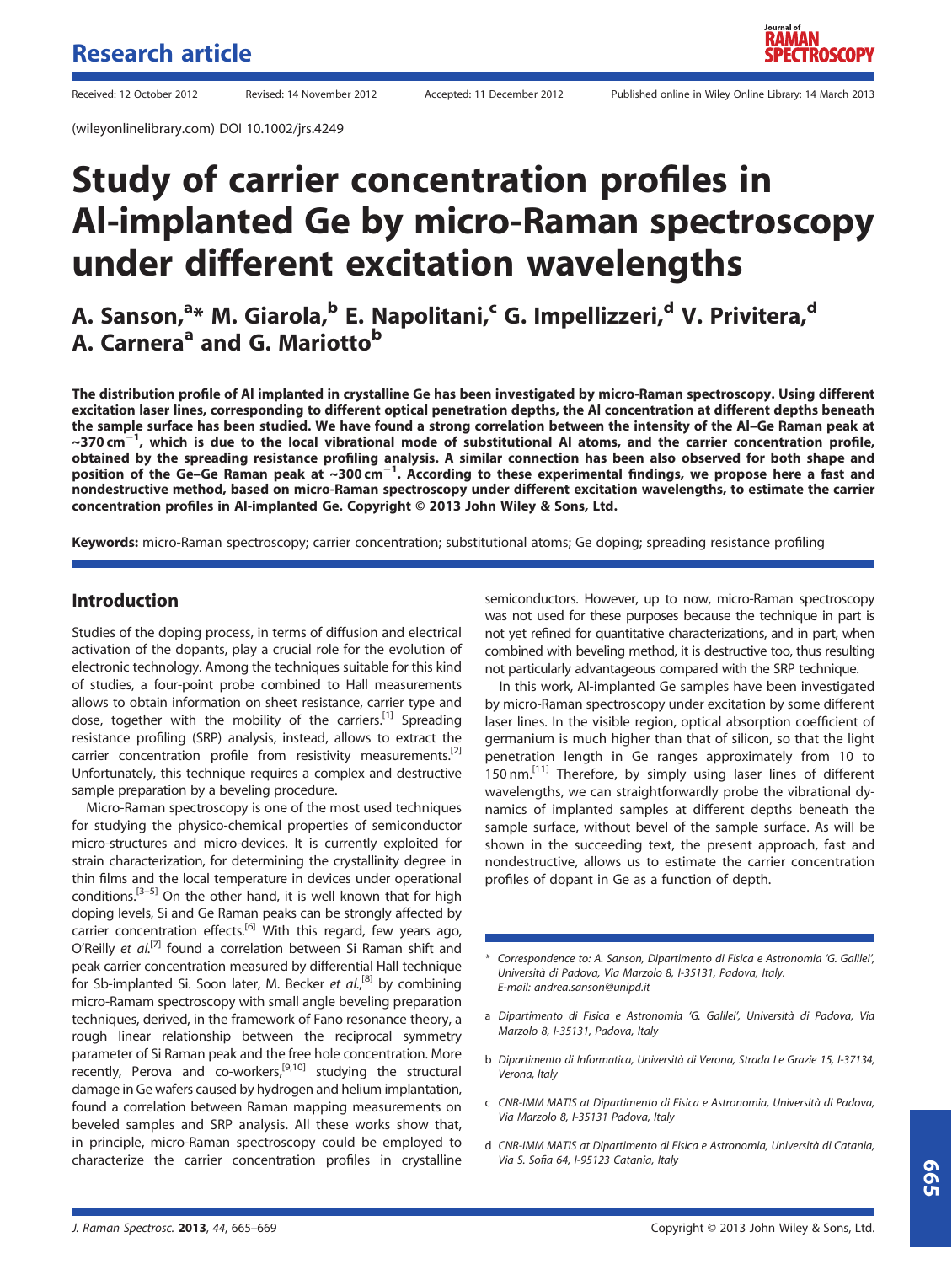# Experimental details

Ge samples were prepared on Ge Czochralski (100) wafers, n-type Sb-doped with a resistivity higher than  $40 \Omega$  cm. Al ions were implanted with an energy of 25 keV and a fluence of  $1 \times 10^{15}$  Al/cm<sup>2</sup>. . After the implant (projected range  $\sim$ 25 nm), the samples were annealed at 400°C for 1 h to induce the recrystallization of the Ge matrix by solid-phase epitaxy. Finally, four samples were further annealed for 1 h at 500, 600, 700, and 800 $^{\circ}$ C. According to Impellizzeri et al.,<sup>[14]</sup> above 600 °C, a strong electrical deactivation is observed by SRP measurements; an uphill diffusion toward the surface is detected by secondary ions mass spectrometry.

Polarized micro-Raman spectra were collected at room temperature in backscattering geometry using a triple monochromator (Horiba-Jobin Yvon, model T64000), set in double-subtractive/ single configuration and equipped with holographic gratings having 1800 lines/mm. The scattered radiation, filtered by the fore double monochromator, was detected at the spectrometer output by a multichannel charge-coupled-device detector, with  $1024 \times 256$  pixels, which was cooled by liquid nitrogen, The spectra were excited, in turn, by the 514.5, 568.2, and 647.1 nm lines of a mixed Ar–Kr ion gas laser focused onto a spot of  $2 \mu m$  in size through the lens of a  $100 \times$  microscope objective having a numerical aperture  $= 0.90$ ). The laser power on the sample surface was constant during the measurements and fixed between 5 and 15 mW (depending on the laser line) to avoid thermal heating. A wave-number calibration of the spectrometer was made by exploiting the rotational Raman bands of the air as reference. To maximize the intensity of both Ge–Ge and Al–Ge Raman peaks, the Raman measurements were performed in crossed xy polarization (x and y electric field directions of the incident and scattered light, respectively) aligning a crystallographic axis of the sample along the x-direction (for more details, see Ref. [12]). Because the intensity of the Ge–Ge Raman peak turned out nearly unchanged with respect to implanted samples annealed at different temperature, we can infer that the residual implantation damage after solid-phase epitaxy is negligible, according to the findings of recent transmission electron microscope investigations on the same samples.<sup>[14]</sup> For each excitation wavelength, at least three spectra were recorded from three different regions on the surface of each sample, and they showed a very good reproducibility. The spectral resolution was better than  $0.6 \text{ cm}^{-1}$ /pixel.

# Results and discussion

#### Al–Ge Raman peak

Typical micro-Raman spectra of two selected samples (i.e. 400 and 700 °C), recorded in crossed polarization under excitation of the three different excitation laser lines, are shown in Fig. 1. All the Raman spectra display a very strong peak at about 300 cm $^{-1}$ , because of the expected transverse optical phononmode of germanium with  $F_{2q}$  symmetry, and a much weaker, but much more important in this contest, peak at about 370 cm $^{-1}$ , the intensity of which changes with the annealing temperature and laser wavelength. On the basis of the results of our recent Raman study on Al-implanted Ge,<sup>[12]</sup> this peak can be attributed to the local vibrational mode of substitutional Al atoms in the Ge matrix. Accordingly, indicating with  $P(x)$  the density of substitutional Al atoms as a function of the depth x beneath the sample surface, the intensity of the Al–Ge Raman



Figure 1. Raman spectra observed under excitation laser lines 514.5, 568.2, and 647.1 nm (top, middle, and bottom panel, respectively) in samples annealed at 400 and 400 °C + 700 °C (red and blue lines, respectively). Black lines are the Raman spectra collected in pure germanium here used as reference. The spectra are normalized to the area of the Ge–Ge peak at  $\sim$ 300 cm $^{-1}$ . In the insets, the vertical scale was magnified 70 times in order to evidence the Al-Ge Raman peak at  $\sim$ 370 cm<sup>-1</sup>. This figure is available in colour online at wileyonlinelibrary.com/journal/jrs

peak at ~370 cm<sup>-1</sup>, measured at the laser wavelength  $\lambda_{i}$  is proportional to the integral

$$
X(\lambda_i) = \int\limits_{0}^{+\infty} P(x)e^{-2x/L(\lambda_i)}dx
$$
 (1)

where  $L(\lambda_i)$  is the corresponding optical absorption length (i.e. the length in which the intensity of the light is reduced by a factor  $e^{-1}$ ) and the term  $e^{-2x/L(\lambda_i)}$  takes into account of the absorption of both the incident and scattered light. From Ref., $[11]$  we have estimated the values for  $L(\lambda_i)$ , which are about 17, 25, and 80 nm for the laser lines at 514.5, 568.2, and 647.1 nm, respectively.

For each sample and laser wavelength, we have calculated the aforementioned integral using, as  $P(x)$  distribution, the carrier concentration profiles (here labeled  $P_{SRP}(x)$ ) obtained by the SRP analysis reported in Ref.<sup>[14]</sup>. Subsequently, the relative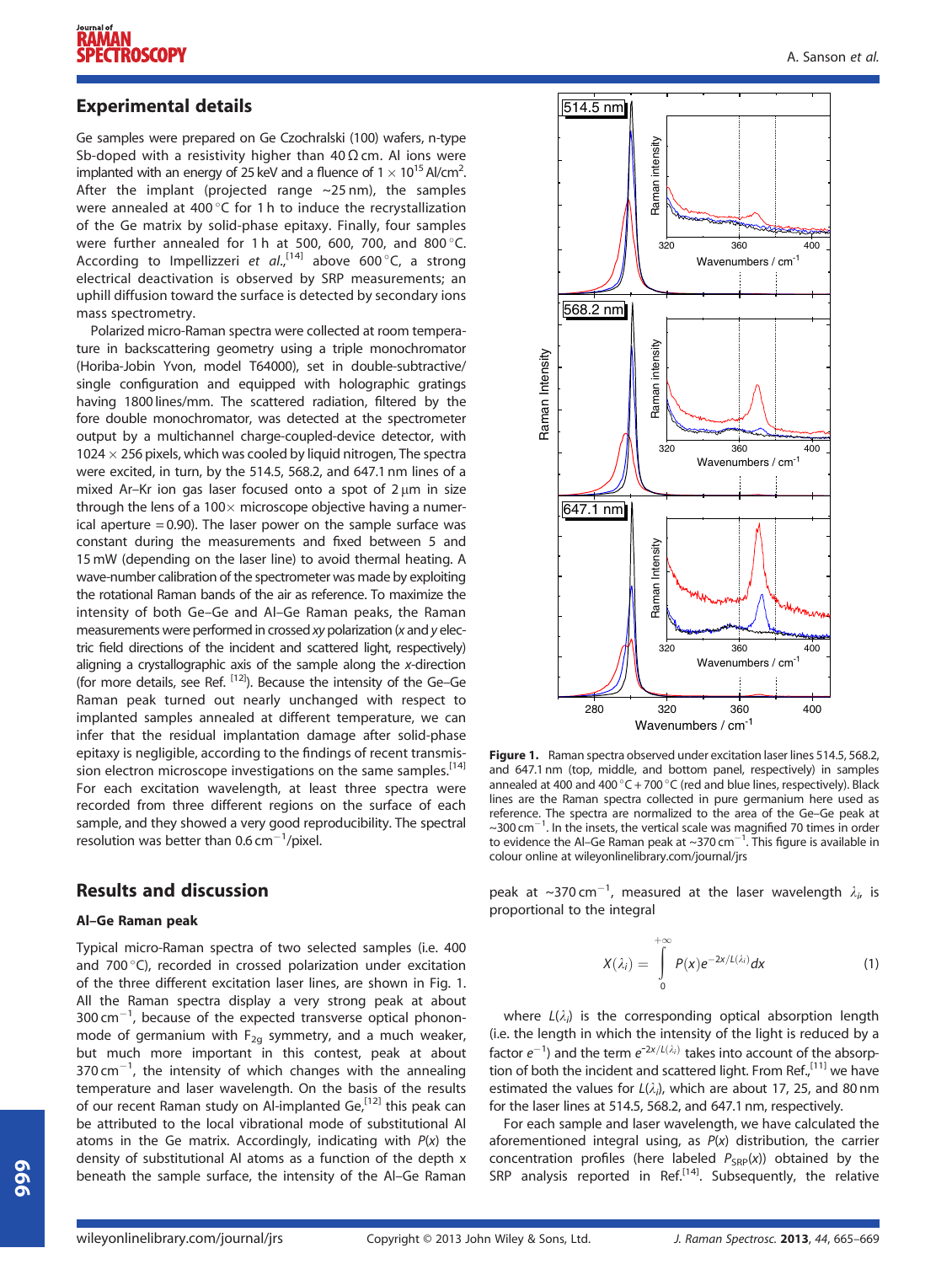intensity of the Al-Ge Raman peak, calculated as the area<sup>[15]</sup> of the Al–Ge peak normalized to the area of the adjacent Ge–Ge Raman peak (which provides a reliable, although not absolute, internal reference), has been plotted versus the values obtained for integral (1), as it is shown in Fig. 2. This figure clearly suggests the occurrence of a linear relationship between the relative intensity of the Al–Ge peak and values of integrals (1). If the same calculation procedure is repeated using, as  $P(x)$  distribution, the chemical Al–profiles obtained by the secondary ions mass spectrometry measurements reported in  $\text{Ref}_n^{[14]}$  no similar correlation is obtained. Accordingly, we can infer that the substitutional Al atoms provide the entire amount of the electrically active carriers. Other possible contributions, for example those due to the presence of defects,<sup>[16]</sup> can be considered negligible. Therefore, we can claim that the relative intensity of Al–Ge Raman peak constitutes a reliable tool for a first rough estimation of the carrier concentration profiles, i.e. of the distribution of substitutional Al atoms in the Ge matrix.

#### Ge–Ge Raman peak

Let us now analyze the Ge–Ge Raman band peaked at  $\sim$ 300 cm<sup>-1</sup>. , whose average position, full width at half maximum (FWHM), and skew parameter (which is a measure of the peak asymmetry) have been calculated, with respect to pure Ge, for each sample and each excitation laser line, and plotted in Fig. 3 versus the corresponding amount of substitutional Al atoms, straightforwardly related to intensity of the Al–Ge Raman peak at ~370 cm $^{-1}$ , as previously discussed.

In view of their plotting, the values of peak position, FWHM, and skew parameter were preliminarily normalized to the values of corresponding spectral features for unimplanted Ge, derived from Raman spectra recorded under the same experimental conditions, i.e. laser power at the sample surface and excitation wavelength. It can be observed, from the results shown in



**Figure 2.** Intensity of the Al–Ge Raman peak at  $\sim$ 370 cm<sup>-1</sup> plotted against and the carrier concentration profiles, probed by Raman, estimated by the spreading resistance profiles. Full, open, and cross symbols refer to the excitation laser lines 647.1, 568.2, and 514.5 nm, respectively. Circles, squares, diamonds, and up-triangles refer to the samples annealed at 400, 500, 600, and 700 °C, respectively. Owing to their very low content of substitutional Al atoms, the Al–Ge Raman peak was not observed for the sample annealed at 800 $^{\circ}$ C, as well as for the sample at 700 $^{\circ}$ C measured under the 514.5 nm laser line.





Figure 3. Average position (top panel), FWHM (middle panel), and skew parameter (bottom panel) of the Ge–Ge Raman peak at  $\sim$ 300 cm<sup>-1</sup> (with respect to pure Ge), plotted against the corresponding intensity of the Al–Ge peak at  $\sim$ 370 cm<sup>-1</sup>. The values were calculated with respect to the Ge–Ge peak of pure Ge measured under the same laser line. Symbols are the same as in Fig. 2, with the addition of down-triangles for the sample annealed at 800 °C. A direct correlation between Ge–Ge and Al–Ge Raman peaks is evinced.

Fig. 3, that the spectral features (i.e., average position, FWHM, and skew parameter) characterizing the Ge–Ge Raman band of implanted samples progressively deviate from the reference values of pure Ge peak versus the increase of the Al–Ge Raman peak intensity. The measurements performed with the 647.1 nm laser line (full symbols in Fig. 3), corresponding to the highest optical penetration depth, show an appreciable deviation from the linear behavior due to the spurious contribution from the Ge substrate. In spite of this, the figure clearly shows the existence of a net correlation between the behavior of spectral features of the Ge–Ge Raman peak and the relative intensity of the Al–Ge Raman peak, i.e. between the spectral evolution Ge–Ge Raman peak and content of substitutional Al atoms in implanted samples.

It is well known that shape and position of the Raman peak can be influenced by the presence of phonon confinement,  $[17]$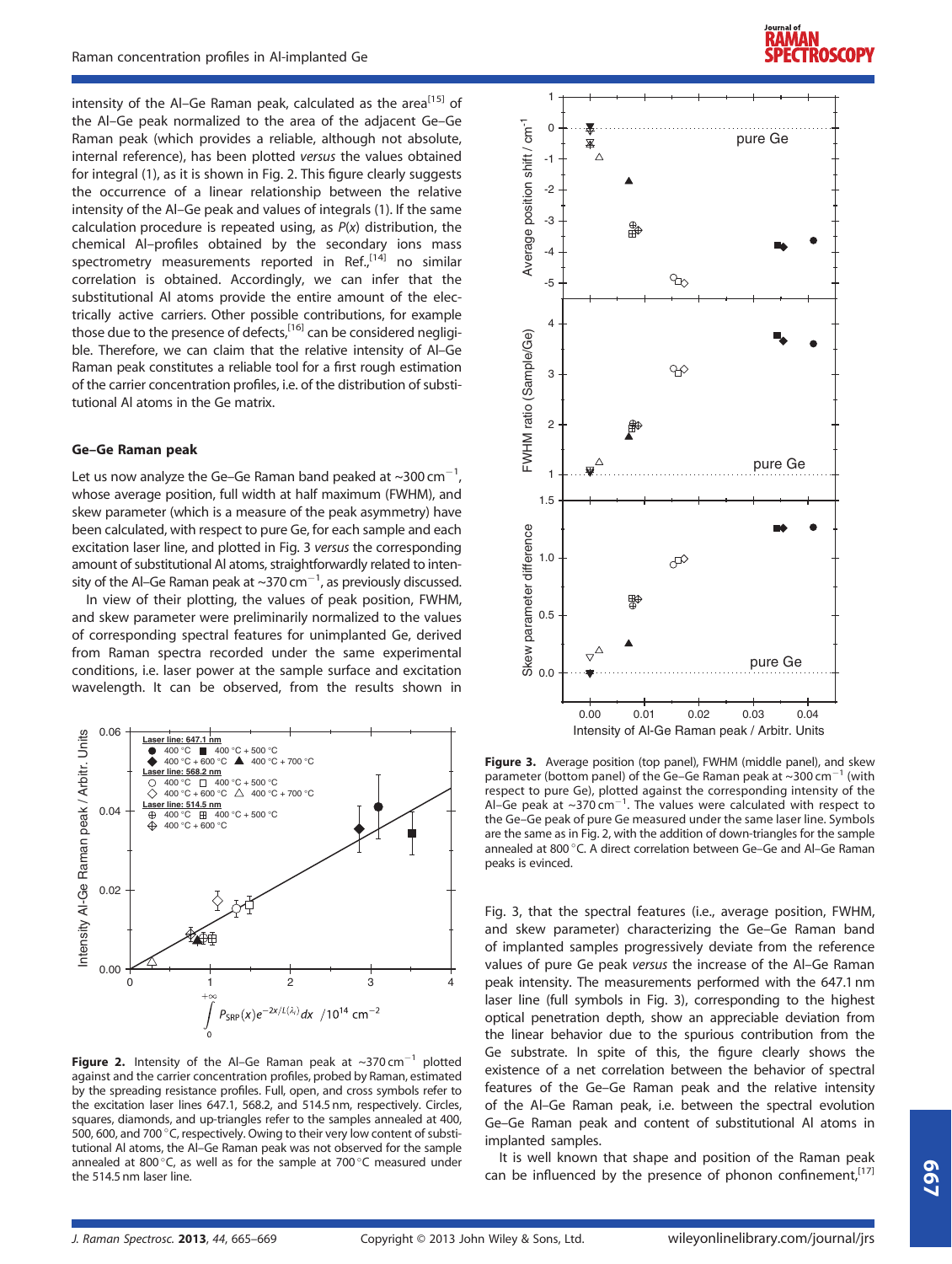strain $^{[18]}$  or, in the case of high doping concentrations, carrier concentration effects.<sup>[6]</sup> For example, regarding this last point, O'Reilly et  $al^{[7]}$  claimed that caution must be taken in the use of micro-Raman spectroscopy for strain characterization of highly doped and strained Si wafers.

In the present study, possible effects of phonon confinement on the Ge–Ge Raman peak can be neglected according to the results of transmission electron microscope investigations, which ruled out the existence of Ge nanocrystalline regions or clusters.<sup>[14]</sup> Concerning the lattice strain, this generally does not exceed a few tenths of percent in implanted and annealed samples, also in the case of high doping level.<sup>[19,20]</sup> In support of this statement, high resolution x-ray diffraction showed a lattice strain in our Alimplanted Ge samples (not shown) lower than 0.03% in the entire depth range.<sup>[13]</sup> This leads, according to Peng et al.,<sup>[21]</sup> to a shift and broadening of the Ge–Ge Raman peak much smaller than those reported in Fig. 3. Consequently, we can consider the shift and broadening of the Ge–Ge Raman peak shown in Fig. 3 entirely because of local concentration of substitutional Al atoms. Thus, the Ge–Ge Raman peak could be used to obtain quickly the information on the carrier concentration profiles, especially for the cases in which the Raman spectrum due to local vibrational modes of dopant atoms is not observed.

#### Simulation of the carrier concentration profile

On the basis of the aforementioned results, we are now interested to propose a method to reconstruct the carrier concentration profile from the Ge–Ge Raman peak. The same approach could also be suggested for the Al–Ge Raman peak, but because of its lower intensity, it turns out much more convenient to work on Ge–Ge Raman peak.

Figure 4 shows the FWHM and skew parameter of the Ge–Ge peak plotted as a function of integral (1), calculated, for each sample and excitation wavelength, using, as  $P(x)$  distribution, the corresponding SRP given in Ref.<sup>[14]</sup>. The correlation between Ge–Ge Raman peak and carrier concentration profile, obtained by SRP analysis, is clearly evident.

The connection turns out even more strengthened by the fit of the experimental data of Fig. 4, which provides two average functions for the FWHM and skew parameter, i.e. the two solid lines in Fig. 4, which were labeled as  $g_{\sigma}$  and  $g_{\beta}$ , respectively. Starting from an arbitrary  $P(x)$  distribution, we calculate the integral (1) for each of the  $n$  laser wavelengths used, i.e.  $\lambda_i$ ,  $i = 1,..,n$  (in the present study,  $n=3$ ). Hence,  $g_{\sigma}[X(\lambda_i)]$  and  $g_{\beta}[X(\lambda_i)]$  give an estimation of the FWHM and skew parameter of the Ge–Ge Raman peak, respectively, for the given  $P(x)$  distribution measured with the *i*th laser line. By means of a Monte Carlo procedure, the  $P(x)$ distribution is then varied in order to optimize, for each laser line, the agreement between the experimentally derived values and the estimated for both the FWHM and the skew parameter, i.e. so that to minimize the quantity

$$
\sum_{i=1}^{n} \left[ \frac{g_{\sigma}[X(\lambda_i)] - \sigma_i}{\sigma_i} \right]^2 + \left[ \frac{g_{\beta}[X(\lambda_i)] - \beta_i}{\beta_i} \right]^2 \tag{2}
$$

where  $\sigma_i$  and  $\beta_i$  are the experimental FWHM and skew parameter, respectively, obtained with the ith laser line. For the sake of comparison, Fig. 5 shows the resulting simulated  $P(x)$ distribution obtained for the sample annealed at 500 °C and the



**Figure 4.** FWHM (top panel) and skew parameter (bottom panel) of the Ge-Ge Raman peak at  $\sim$ 300 cm<sup>-1</sup> plotted against the integral of the carrier concentration profiles measured by spreading resistance profiling. The solid lines are the average functions  $g_{\sigma}$  and  $g_{\beta}$  used in the fitting procedure described in the text. Symbols are the same as in Fig. 2, with the addition of down-triangles for the sample annealed at 800 °C.



**Figure 5.** Comparison between carrier concentration profile measured by spreading resistance profiling (black line) and simulated profile obtained from the Ge–Ge Raman peak (red line). This figure is available in colour online at wileyonlinelibrary.com/journal/jrs

carrier concentration profile from SRP measurements on the same sample. The agreement between Raman and SRP results is very good up to a depth of  $~80$  nm, i.e. within the optical penetration length of the laser line at 647.1 nm, where the carrier concentration is higher than  $10^{18}$  cm<sup>-3</sup>. In conclusion, the sharp correspondence between the simulated and the experimental spreading resistance profile makes us confident that micro-Raman spectroscopy under different excitation wavelengths could be used